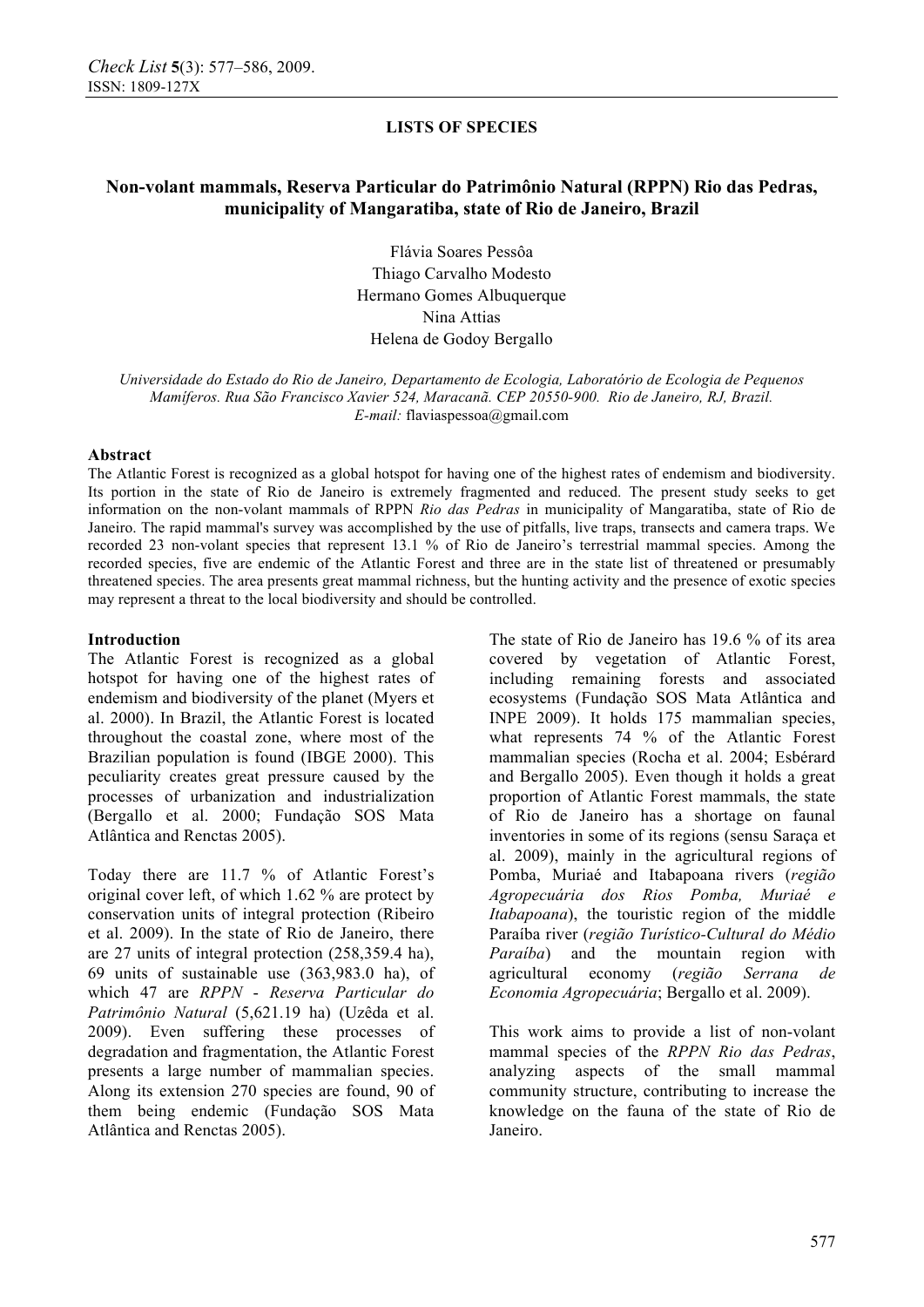

**Figure 1**. Location of RPPN *Rio das Pedras*, municipality of Mangaratiba, state of Rio de Janeiro, Brazil. The gray areas represent the vegetation remnants in Rio de Janeiro State.

**————————————————** 

### **Materials and Methods**

### *Study Site*

RPPN *Rio das Pedras* is located in municipality of Mangaratiba in the coordinates 22°59' S 44°05' W in the touristic region of Costa Verde (Figure 1). The Reserve has 1,360 ha and its altitude varies between 20 and 1,050 m (Mynssen and Windisch 2004), although this study was carried out only from 25 to 700 m. It is a Private Reserve of Natural Patrimony and it is property of Club Mediterranée from Brazil. The annual average temperature is 22 °C, with maximum of 38 °C and minimum of 12 °C. The highest rainfall rates occur between December and February (Mynssen and Windisch 2004). The vegetation type in the study area is Evergreen Dense Forest (Radam Brasil 1983).

#### *Data Collection*

The inventory occurred from 6 to 12 August 2005. The capture of small mammals was accomplished with 126 live traps, 94 Sherman® (30.48 x 9.52 x 7.62 cm) and 32 Tomahawk® (40.00 x 12.00 x 12.00 cm), being 90 of them set on the ground and 36 on trees. We divided the traps in three distinct lines that were separated from each other with a distance over 100 m. In each line, we set 30 traps on the ground, 40 m apart from each other, and 12 on the trees, 100 m from each other and at a minimum height of 2 m. The lines encompassed different altitude ranges, being the first one set between 25 and 175 m, the second one between 35 and 530 m, and the last one set in a plateau at 700 m of altitude. Traps were baited with banana, bread moistened with sunflower oil and a mixture of banana, peanut butter, corn flour and sardine oil. The baits were used alternately in each trap. The traps were opened during six consecutive nights with a total effort of 756 trap-nights. All traps were checked in the morning and had their baits replaced if necessary. After the third sampling night the traps on the ground were moved 20 m forward in the line, aiming increasing the environmental gradient sampled.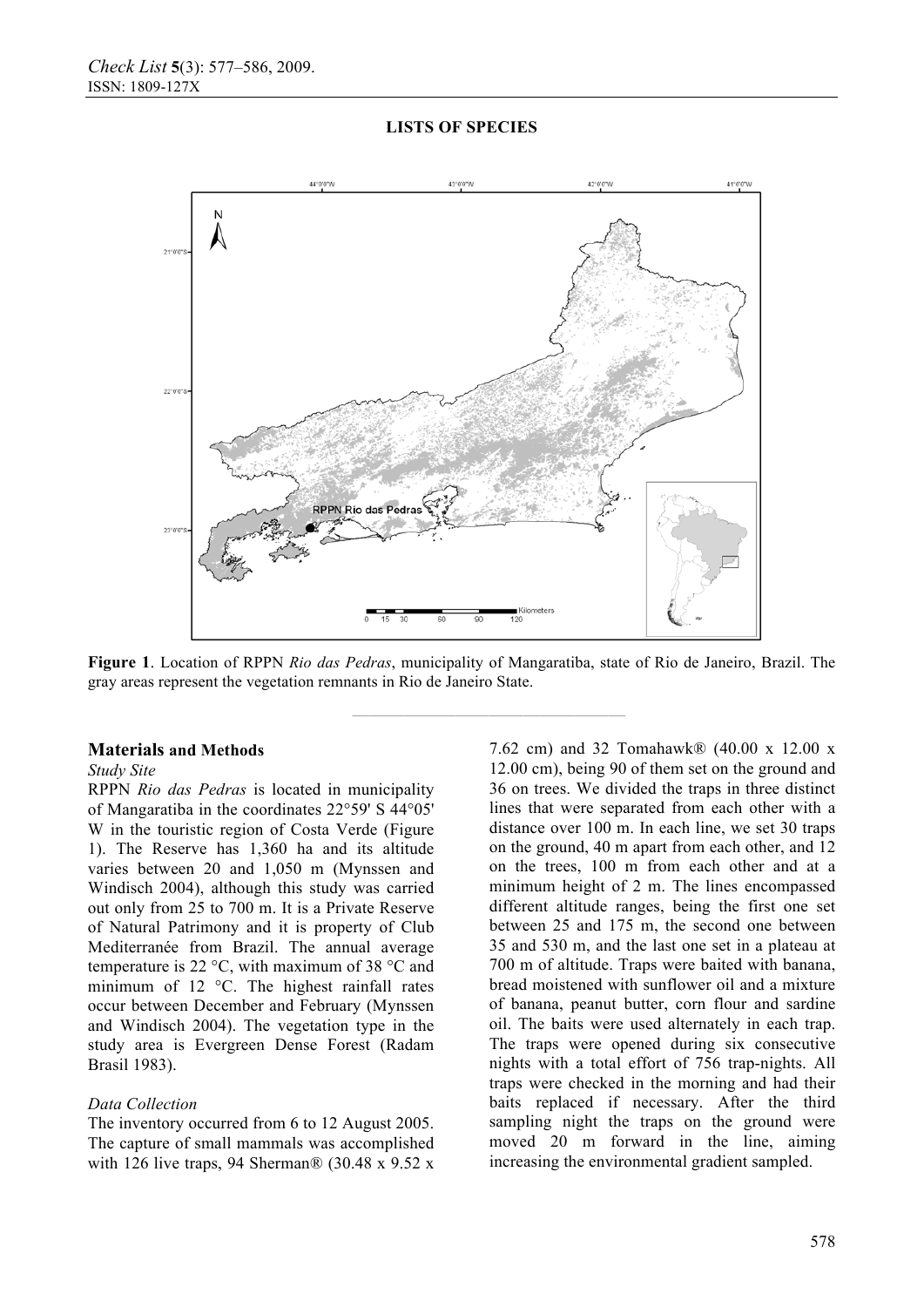Rodents and marsupials were also sampled with pitfall traps. We used 30 buckets of 30 liters divided in three systems. In each system we set 10 buckets buried in the ground, five meters apart from each other, connected by a soft plastic drift fence, 50 cm height. The pitfall traps were installed in tracks near to the lines where the conventional live traps were set, with a minimum distance of 30 m from them. These traps were opened during six consecutive nights and were checked daily during the morning. The total effort of these traps was of 180 bucket-nights.

The mammals captured were identified following Wilson and Reeder (2005) and Weksler et al. (2006), marked with ear holes and released in the same point of capture. Some specimens were collected and deposited as voucher specimens (License # 89/05-RJ IBAMA) in *Museu Nacional do Rio de Janeiro* (Appendix).

The rarefaction and accumulation curves of small mammal species, captured in Sherman® and Tomahawk® traps, were created in the software EstimateS 8.0.0 (Colwell 2006). For the rarefaction curves 1,000 randomizations were done.

We registered medium and large mammals with four analogical camera traps that were set along the study area. We put the cameras on pre-existing trails of animals in the forest at a minimum distance of one kilometer from each other. We used banana and sardine as baits and replaced them as many times as necessary. The traps remained in the area for 33 days, with a total effort of 984 h. Medium and large mammals were also recorded in linear transects. Transects were done in tracks in the forest mostly during sundown/twilight and by night, with a total of 24 km covered with a mean speed of 1 km/h, by five observers. The large mammals were registered by visualization, vocalization, footprints, feces and other vestiges, occasionally recorded when the observers were crossing the transect lines during the day and the night.

We also interviewed the employees of the Reserve about species occurrence. The recognition of these species was based on illustrations and photos of specialized literature (Emmons and Feer 1990;

Eisenberg and Redford 1999), always considering the distribution and occurrence of the species for the considered region.

## **Results and Discussion**

We registered 23 mammal species, being six from the order Didelphimorphia, one from the order Pilosa, three from the order Carnivora, two from the order Primates, ten from the order Rodentia and one from the order Lagomorpha (Table 1). The species from RPPN *Rio das Pedras* correspond to 9.2 % of the Atlantic Forest terrestrial mammals, and 13.1 % of state of Rio de Janeiro (Rocha et al. 2004; Esbérard and Bergallo 2005; Reis et al. 2006). Furthermore, five of the recorded species are endemic to the Atlantic Forest (Fonseca et al. 1996). The Atlantic Forest endemic species recorded were *Didelphis aurita*  (Wied-Neuwied, 1826), *Marmosops incanus*  (Lund, 1840), *Philander frenatus* (Olfers, 1818), *Oxymycterus dasytrichus* (Schinz, 1821) and *Trinomys dimidiatus* (Günter, 1877) (Fonseca et al. 1996).

Through the reports of employees of the Reserve we registered the presence of one species, *Dasyprocta leporina* (Linnaeus, 1758), that was not detected by the conventional sampling methods used. The occurrence of *D. leporina* in the Reserve is possible, since this species presents a large geographic distribution that encompasses the studied area (Eisenberg and Redford 1999; Reis et al. 2006). We registered 22 species with conventional sampling methods, being seven of these registered exclusively with Sherman® and Tomahawk® live traps*,* seven exclusively by sightings, two only by camera traps and one by vestiges. No species has been recorded in the pitfalls traps.

Considering the species registered through Sherman® and Tomahawk® live traps, pitfalls, camera traps, sightings and tracks, the richness of mammals found in RPPN *Rio das Pedras* is similar to the one registered at *Parque Estadual do Desengano* (24 species; Modesto et al. 2008a) and at *Santuário da Vida Silvestre da Serra da Concórdia* (20 species; Modesto et al. 2008b) (Table 2). Both of the mentioned areas had the same effort and sampling design than the one applied in the present study.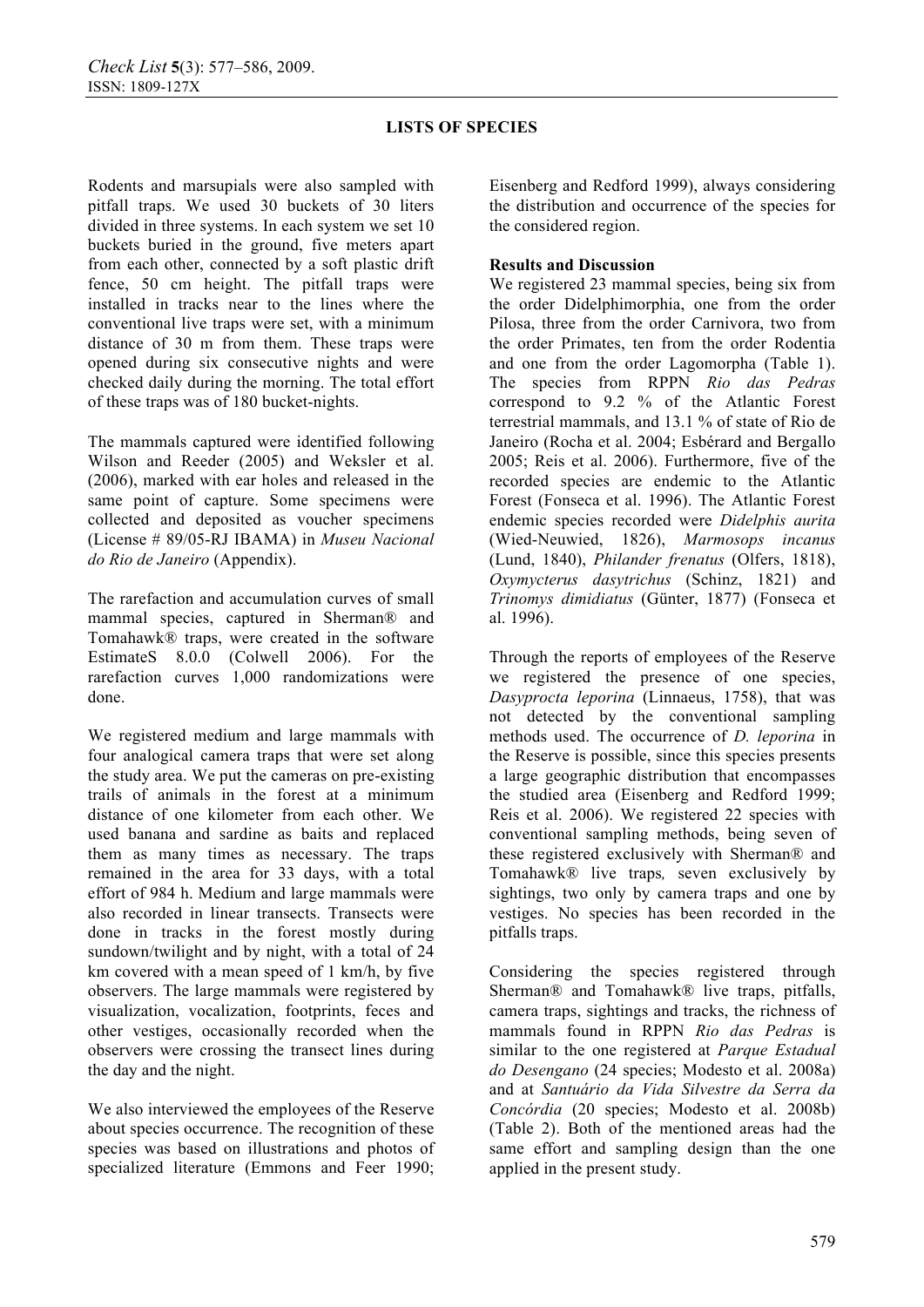**Table 1**. Non-volant mammal species of RPPN *Rio das Pedras*, respective type of record and degree of threat. The codes for registration are: CT (camera traps), Ca (capture), In (interviews), Si (sighting), Tr (tracks that indicate the presence of the species). Codes for threat Degree: PT (Presumably threatened), Vu (Vulnerable). Degree of threat according to Bergallo et al. (2000) and Chiarello et al. (2008).

|    |                                                          |                | Degree of threat      |    |
|----|----------------------------------------------------------|----------------|-----------------------|----|
|    |                                                          | Type of record | Rio de Janeiro Brazil |    |
|    | Order Didelphimorphia                                    |                |                       |    |
|    | <b>Family Didelphidae</b>                                |                |                       |    |
| 1  | Chironectes minimus (Zimmerman, 1780)                    | Si             | PT                    |    |
|    | 2 Didelphis aurita (Wied-Neuwied, 1826)                  | Ca/CT/Si       |                       |    |
|    | 3 Marmosops incanus (Lund, 1840)                         | Si             |                       |    |
|    | 4 Metachirus nudicaudatus (É. Geoffroy, 1803)            | Ca             |                       |    |
|    | Micoureus paraguayanus (Tate, 1931)                      | Ca/Si          |                       |    |
|    | 6 Philander frenatus (Olfers, 1818)                      | Ca/CT          |                       |    |
|    | <b>Order Pilosa</b>                                      |                |                       |    |
|    | <b>Family Myrmecophagidae</b>                            |                |                       |    |
|    | 7 Tamandua tetradactyla (Linnaeus, 1758) (Figure 2)      | Si             |                       |    |
|    | <b>Order Carnivora</b>                                   |                |                       |    |
|    | <b>Family Canidae</b>                                    |                |                       |    |
|    | 8 Canis lupus Linnaeus, 1758                             | CT             |                       |    |
|    | 9 Cerdocyon thous (Linnaeus, 1766) (Figure 3)            | <b>CT</b>      |                       |    |
|    | <b>Family Felidae</b>                                    |                |                       |    |
|    | 10 Puma concolor (Linnaeus, 1771)                        | <b>Tr</b>      | VU                    | VU |
|    | <b>Order Primates</b>                                    |                |                       |    |
|    | <b>Family Cebidae</b>                                    |                |                       |    |
|    | 11 Callithrix jacchus (Linnaeus, 1758)                   | Si             |                       |    |
|    | 12 Callithrix penicillata (E. Geoffroy, 1812) (Figure 4) | Si             |                       |    |
|    | <b>Order Rodentia</b>                                    |                |                       |    |
|    | <b>Family Sciuridae</b>                                  |                |                       |    |
|    | 13 Sciurus aestuans Linnaeus, 1766                       | Si             |                       |    |
|    | <b>Family Cricetidae</b>                                 |                |                       |    |
|    | 14 Akodon cursor (Winge, 1887)                           | Ca             |                       |    |
|    | 15 Euryoryzomys russatus Wagner, 1848                    | Ca             |                       |    |
|    | 16 Hylaeamys laticeps (Lund, 1840)                       | Ca             |                       |    |
|    | 17 Nectomys squamipes (Brants, 1827)                     | Ca             |                       |    |
| 18 | Oxymycterus dasytrichus (Schinz, 1821)                   | Ca             |                       |    |
|    | 19 Rhipidomys sp.                                        | Ca             |                       |    |
|    | <b>Family Erethizontidae</b>                             |                |                       |    |
|    | 20 Sphiggurus villosus (F. Cuvier, 1823)                 | S <sub>1</sub> | VU                    | VU |
|    | <b>Family Dasyproctidae</b>                              |                |                       |    |
|    | 21 Dasyprocta leporina (Linnaeus, 1758)                  | In             |                       |    |
|    | <b>Family Echimyidae</b>                                 |                |                       |    |
|    | 22 Trinomys dimidiatus (Günter, 1877)                    | Ca/CT          |                       |    |
|    | <b>Order Lagomorpha</b>                                  |                |                       |    |
|    | <b>Family Leporidae</b>                                  |                |                       |    |
|    | 23 Sylvilagus brasiliensis (Linnaeus, 1758)              | Si/CT          |                       |    |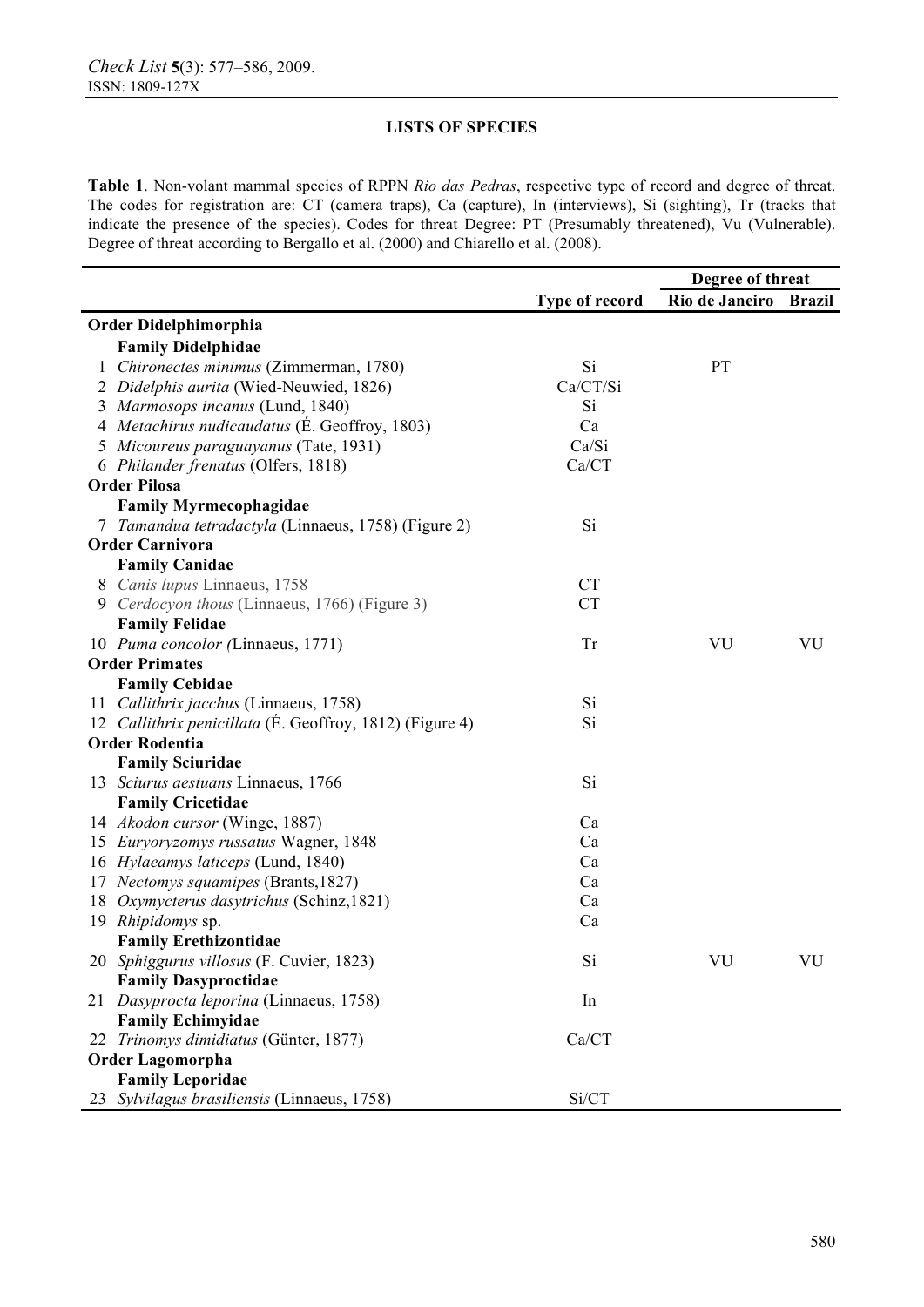

**Figure 2.** *Tamandua tetradactyla.* Photo by F. S. Pessôa.

**——————————** 



**Figure 3**. *Cerdocyon thous* in camera trap.

From all species registered in the RPPN *Rio das Pedras*, three are found in the Rio de Janeiro's threatened species list (Table 1), one in the presumably threatened category, and two in the vulnerable category (Bergallo et al. 2000). From the Brazilian list of threatened fauna, we registered two species (Table 1) in the vulnerable category (Chiarello et al. 2008).

**——————————** 

Among the small mammals, the most captured species in Sherman® and Tomahawk® traps were *T. dimidiatus* (Günther, 1877), and the ones from the Oryzomyini tribe [*Euryoryzomys russatus* Wagner, 1848 and *Hylaeamys megacephalus* 

(Lund, 1840), excluding *Nectomys squamipes*  (Brants, 1827)] with 15 and 14 captures, respectively (Figure 5). Among the least captured species, we found *Micoureus paraguayanus* (Tate, 1931), *Akodon cursor* (Winge, 1887) and *O. dasytrichus* with three captures each, *Rhipidomys* sp. and *Nectomys squamipes* with one capture each (Figure 5). The pitfall traps had no captures. The high number of captures of *T. dimidiatus* compared to other species is expected, since the species from the genus *Trinomys* have a broad distribution in Brazil (Lara et al. 2002) and are very common in faunal inventories, especially in the Atlantic Forest (e.g. Pereira et al. 2001; Geise et al. 2004; Vaz 2005; Modesto et al. 2008a; Modesto et al. 2008b). As suggested by Brown (1984), there is a positive relationship between distribution and abundance of species. This seems to be the case of *Trinomys dimidiatus* that showed a potential distribution encompassing a great part of the state of Rio de Janeiro and part of São Paulo coast (Attias et al. 2009)*.* If we analyze the rarefaction curve (Figure 6) it is possible to realize that a greater sampling effort is necessary to get closer to the real number of species that occur in the Reserve. Despite this fact, rapid surveys like this are essential to increase knowledge of mammal species and help to guide management inside nature reserves, such as RPPN.



**——————————** 

**Figure 4**. *Callithrix penicillata.* Photo by T. C. Modesto.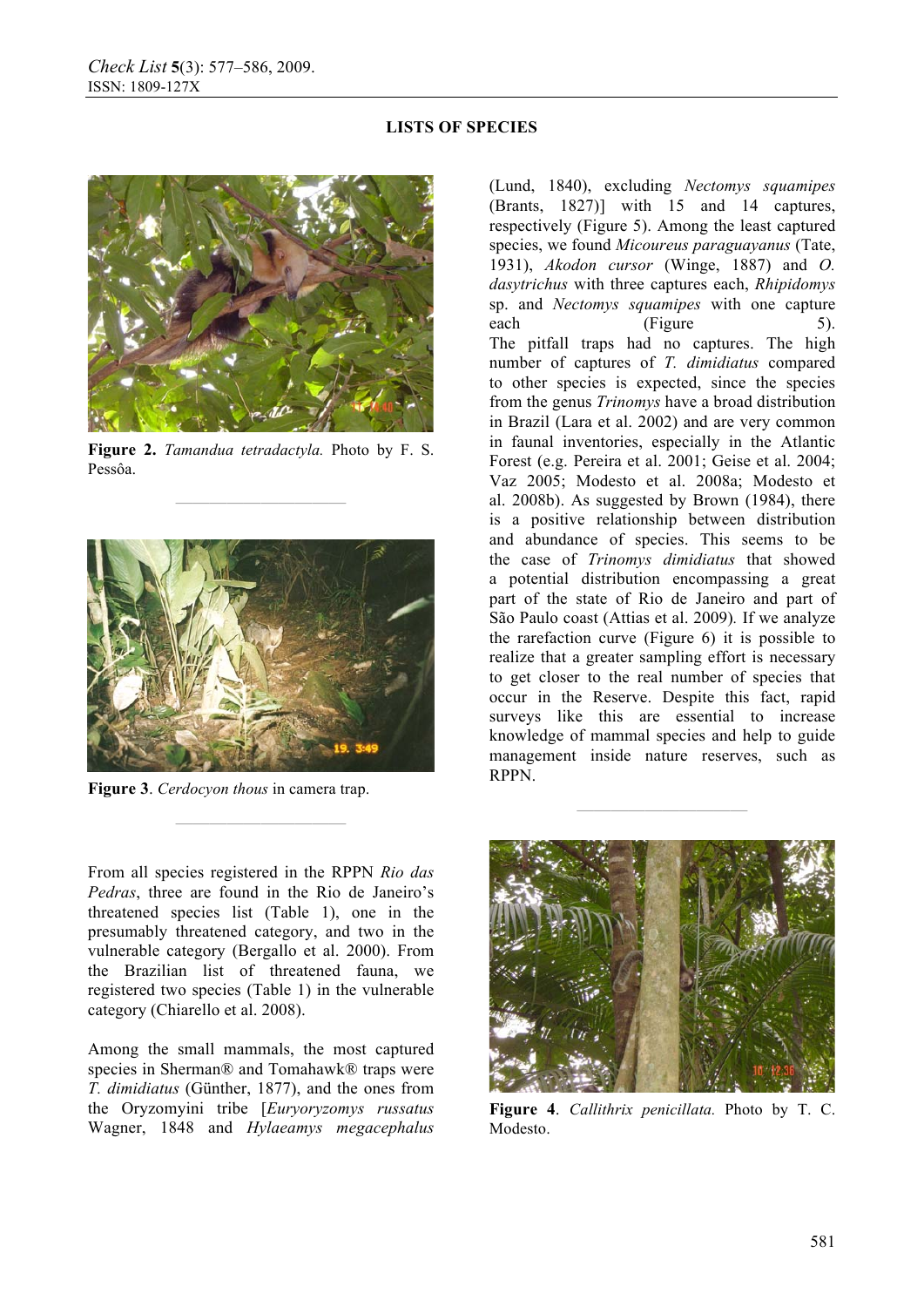**Table 2**. Mammal richness by order in three different areas of the state of Rio de Janeiro using the same sampling methods: PED - *Parque Estadual do Desengano*, CONC - *Santuário da Vida Silvestre da Serra da Concórdia* and the present study in RPPN *Rio das Pedras*.

|                 | <b>Sherman and</b><br><b>Tomahawk traps</b> |            |       | <b>Pitfall traps</b> |            |              | Sightings, camera traps<br>and tracks |            |       |
|-----------------|---------------------------------------------|------------|-------|----------------------|------------|--------------|---------------------------------------|------------|-------|
|                 | Present                                     |            |       | Present              |            |              |                                       | Present    |       |
| Order           | <b>CONC</b>                                 | <b>PED</b> | study | <b>CONC</b>          | <b>PED</b> | study        | <b>CONC</b>                           | <b>PED</b> | study |
| Didelphimorphia | 2                                           | 4          | 4     |                      |            |              |                                       | 2          |       |
| Pilosa          | 0                                           | $\theta$   | 0     | 0                    | 0          |              | 0                                     | O          |       |
| Cingulata       | 0                                           | $\theta$   | 0     | 0                    | 0          |              |                                       | 0          |       |
| Carnivora       |                                             | $\theta$   | 0     | 0                    |            |              |                                       |            |       |
| Primates        |                                             | $\Omega$   | 0     | 0                    | 0          | $\mathbf{0}$ | 0                                     |            |       |
| Rodentia        |                                             | 13         |       | 3                    | 8          |              | 3                                     |            |       |
| Lagomorpha      |                                             |            | 0     | 0                    |            |              |                                       |            |       |
| <b>Total</b>    |                                             | 17         | 11    |                      | 9          |              | 15                                    | 8          | 15    |

**————————————————** 



**Figure 5**. Number of individuals per species captured in Sherman and Tomahawk traps in RPPN *Rio das Pedras*. Trdi (*Trinomys dimidiatus*); Or (tribe Oryzomyini, excluding *Nectomys squamipes*); Diau (*Didelphis aurita*);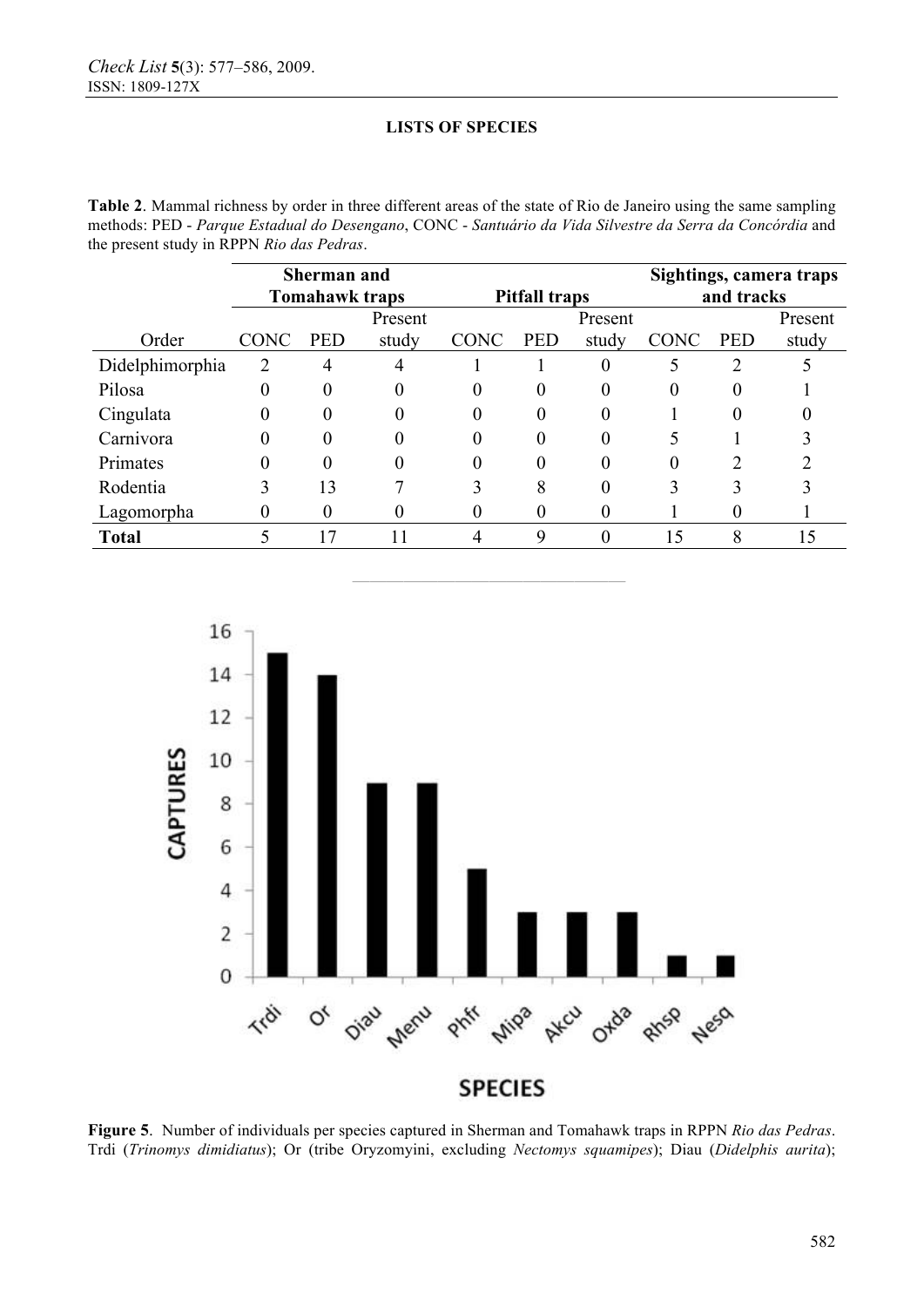

Menu (*Metachirus nudicaudatus*); Phfr (*Philander frenatus*); Mipa (*Micoureus paraguayanus*); Akcu (*Akodon cursor*); Oxda (*Oxymycterus dasytrichus*); Rhsp (*Rhipidomys* sp.); Nesq (*Nectomys squamipes*).

**Figure 6**. Accumulation and rarefaction curves of small mammal species from RPPN *Rio das Pedras* captured in live traps.

**————————————————** 

The exotic species *Callithrix jacchus* (Linnaeus, 1758), *Callithrix penicillata* (É. Geoffroy, 1812) (Figure 4) and their hybrids were also registered in the Reserve, besides the domestic dog, registered by camera traps. The presence of mixed groups of the exotic species *C. jacchus* and *C. penicillata* is a potential threat to the local fauna and flora where they were introduced, since these species can act as predators of small vertebrates and invertebrates, besides damaging tree trunks and woody vines to feed on exudates (Coimbra-Filho 1972; Silva and Cruz 1993; Rylands 1996; Digby and Barreto 1998; Castro et al. 2000; Castro 2003). Another impact that can be caused by these exotic primates is the hybridization with other species of the genus, such as *Callithrix aurita* (É. Geoffroy, 1812) (Coimbra-Filho 1971; Coimbra-Filho et al. 1993). Although not recorded, *C. aurita* distribution can potentially encompass the RPPN *Rio das Pedras* (Rylands et al. 2008). The occurrence of feral dogs in areas of preserved forest is also a serious impact for wildlife, because they prey many species of vertebrates (Galetti & Sazima, 2006). Measures aiming the eradication of these species in the

region should be implemented urgently, since a fast and intense action is the best way to deal with exotic invasive populations (Simberloff 2003).

Evidence of hunting activities has been found in the Reserve, such as *jirau* (a tree waiting platform made by hunters) and old hunting traps. Based on our inventory, the RPPN *Rio das Pedras* has problems concerning hunting activity and the presence of exotic species that may represent impacts to the local biodiversity. The increase of surveillance might be an efficient measure to control hunting activities and illegal extraction in the Reserve. The occurrence of exotic primates is a threat to the local biodiversity and its control or eradication must be done.

The richness of RPPN *Rio das Pedras* and the presence of some threatened species, such as *P. concolor*, emphasize the importance of this Reserve. Despite being in a well sampled region, new studies should be developed to manage the population of some species and to record new ones in order to increase the knowledge on the mammal fauna of the state of Rio de Janeiro.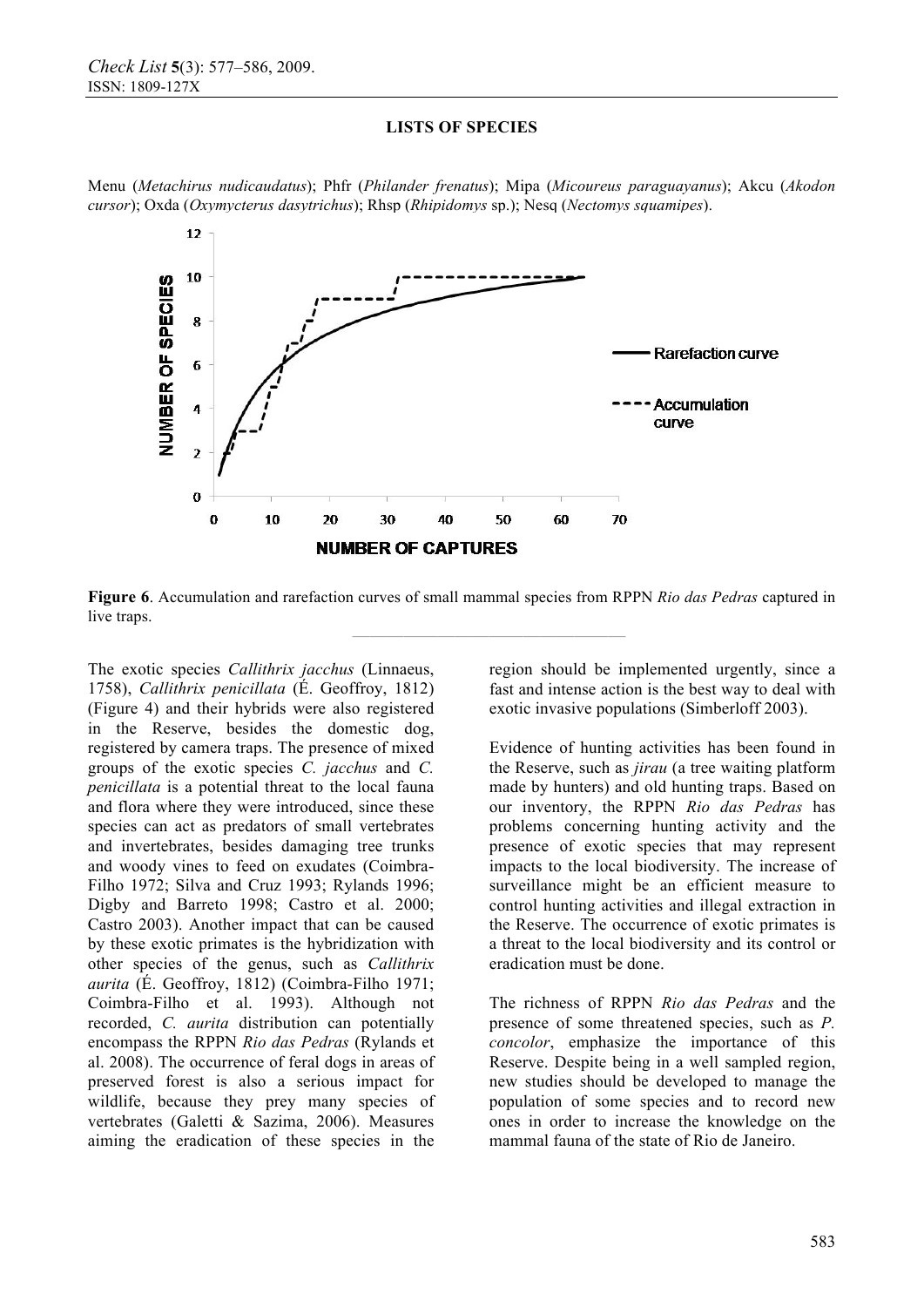**————————————————** 

**————————————————** 

#### **Acknowledgements**

This work was supported by the Critical Ecosystem Partnership Fund (CEPF) and *Aliança para Conservação da Mata Atlântica* (Conservation International - Brazil and SOS *Mata Atlântica*). We thank the team of *Laboratório de Ecologia de Mamíferos* (UERJ) who helped in fieldwork, *Instituto Biomas* for its support in the fieldwork and Carla Vera y Conde, who made available many facilities. We also thank Lena Geise, Carlos Eduardo Grelle and Gilson Iack-Ximenes who helped with the small mammals identification. F.S. Pessôa, T.C. Modesto and H.G. Albuquerque thanks CNPq, N. Attias thanks FAPERJ and H.G. Bergallo thanks CNPq and Prociência/UERJ by the productivity grants.

#### **Literature cited**

- Attias, N., D. S. L. Raíces, F. S. Pessôa, H. G. Albuquerque, T. Jordão-Nogueira, T. C. Modesto and H. G. Bergallo. 2009. Potential distribution and new records of *Trinomys* species (Rodentia: Echimyidae) in the state of Rio de Janeiro. Zoologia 26 (2): 305- 315.
- Bergallo, H. G., C. F. D. Rocha, M. A. S. Alves, and M. Van Sluys. 2000. A fauna ameaçada de extinção do Estado do Rio de Janeiro. Rio de Janeiro. Ed. UERJ. 168p.
- Bergallo, H. G., C. E. L. Esbérard, L. Geise, C. E. V. Grelle, M. V. Vieira, P. R. Gonçalves, A. Paglia and N. Attias. 2009. Mamíferos endêmicos e ameaçados do Estado do Rio de Janeiro: diagnóstico e estratégias para a conservação; p. 209-219 *In* H. G. Bergallo, E. C. C. Fidalgo, C. F. D. Rocha, M. C. Uzêda, M. B. Costa, M. A. S. Alves, M. Van Sluys, M. A. Santos, T. C. C. Costa, A. C. R. Cozzolino (ed.). Estratégias e ações para a conservação da biodiversidade no Estado do Rio de Janeiro. Rio de Janeiro. Instituto Biomas.
- Brown, J. 1984. On the relationship between abundance and distribution of species. The American Naturalist 124 (2): 255-279.
- Castro, C. S. S. 2003. Tamanho da área de vida e padrão de uso do espaço em grupos de sagüis, *Callithrix jacchus* (Linnaeus) (Primates, Callitrichidae). Revista Brasileira de Zoologia 20 (1): 91-96.
- Castro, C. S. S., A. Araújo, C. R. Alho, and M. M. Dias-Filho. 2000. Influência da distribuição e disponibilidade dos frutos, na dieta e no uso do espaço em sagüis-do-nordeste (*Callithrix jacchus*); p. 65-80 *In* C. Alonso, A. Langguth (ed.). A primatologia no Brasil, volume 7. João Pessoa. Ed. Universitária.
- Chiarello, A. G., L. M. D. S. Aguiar, R. Cerqueira, F. R. D. Melo, F. H. G. Rodrigues and V. M. F. D. Silva. 2008. Mamíferos; p. 681-881 *In* A. B. M. Machado, G. M. Drummond, A. P. Paglia (ed.). Livro vermelho da fauna brasileira ameaçada de extinção. Brasília. Fundação Biodiversitas.
- Coimbra-Filho, A. F. 1971. Os sagüis do gênero *Callithrix* da região oriental brasileira e um caso de duplo-hibridismo entre três de suas formas (Callithrichidae, Primates). Brazilian Journal of Biology 31 (3): 377-388.
- Coimbra-Filho, A. F. 1972. Aspectos inéditos do comportamento de sagüis do gênero *Callithrix* (Callithrichidae, Primates). Brazilian Journal of Biology 32 (4): 505-512.
- Coimbra-Filho, A. F., A. Pissinatti, and A. B. Rylands. 1993. Experimental multiple hybridism and natural hybrids among *Callithrix* species from eastern Brazil; p. 95-120 *In* A. B. Rylands (ed.). Marmosets and Tamarins: Systematics, Behaviour and Ecology. Oxford. Oxford University Press.
- Colwell, R. K. 2006. EstimateS: Statistical estimation of species richness and shared species from samples. Electronic Database accessible at: http://purl.oclc.org/estimates. Captured on May 2009.
- Digby, L. J. and C. E. Barreto. 1998. Vertebrate predation in common marmosets. Neotropical primates 6 (4): 124-126.
- Eisenberg, J. F. and K. H. Redford. 1999. Mammals of the Neotropics: The Central Neotropics: Ecuador, Peru, Bolivia, Brazil. 3rd ed. Chicago. University of Chicago Press. 624p.
- Emmons, L. and F. Feer. 1990. Neotropical rainforest mammals. Chicago. University of Chicago Press. 307p.
- Esbérard, C. E. L. and H. G. Bergallo. 2005. Research on bats in the State of Rio de Janeiro, Southeastern Brazil. Mastozoología Neotropical 12 (2): 237-243.
- Fonseca, G. A. B., G. Herrmann, Y. L. R. Leite, R. A. Mittermeier, A. B. Rylands, and J. L. Patton. 1996. Lista anotada dos mamíferos do Brasil. Occasional Papers in Conservation Biology 4: 1-38.
- Fundação SOS Mata Atlântica and Fundação Renctas. 2005. União pela fauna da Mata Atlântica. São Paulo. Hawaii Gráfica e Editora. 110p.
- Fundação SOS Mata Atlântica and Instituto Nacional de Pesquisas Espaciais. 2009. Atlas dos remanescentes florestais da Mata Atlântica: período: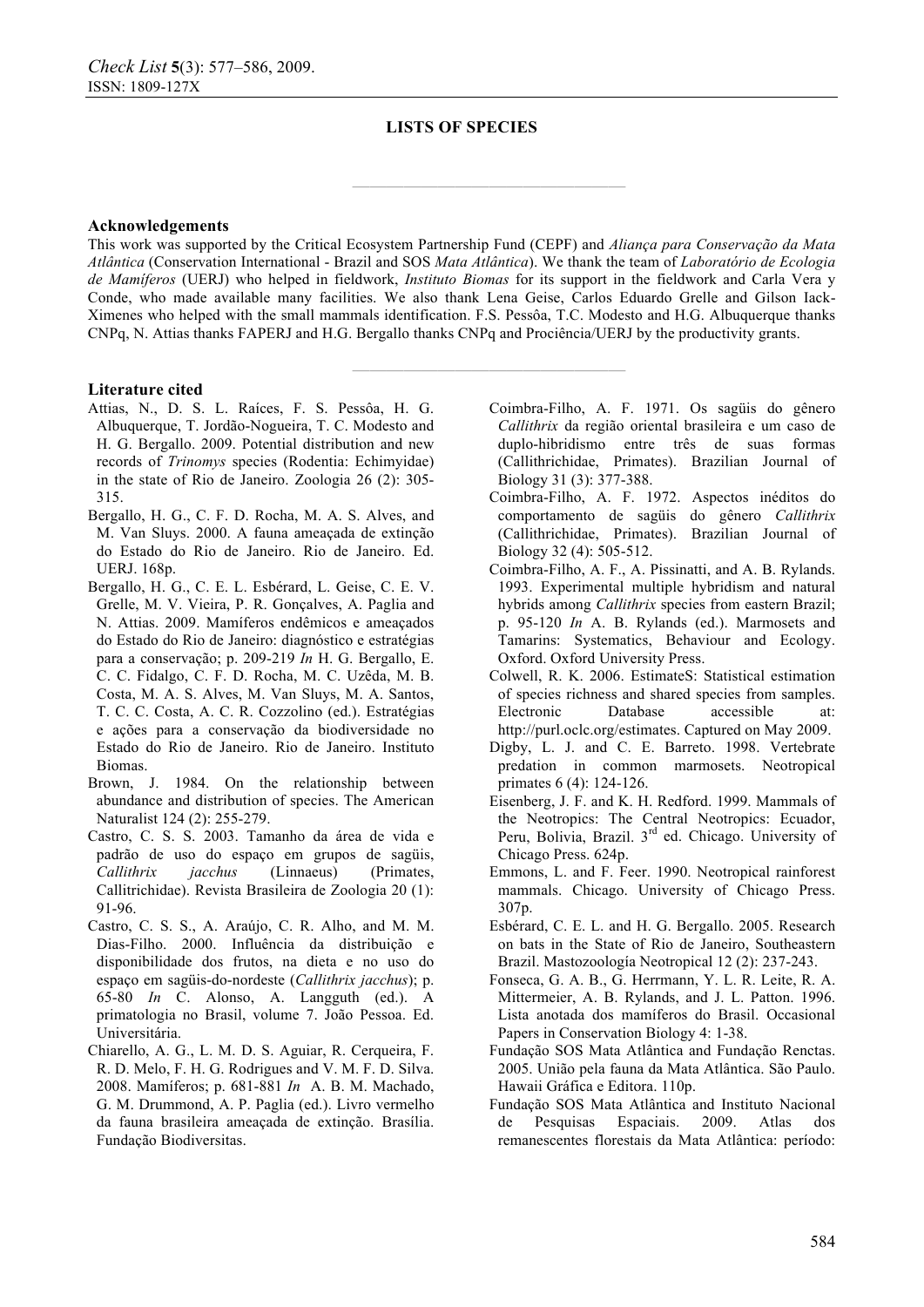2005-2008. São Paulo. Fundação SOS Mata Atlântica.

- Galetti, M. and I. Sazima. 2006. Impacto de cães ferais em um fragmento urbano de Floresta Atlântica no sudeste do Brasil. Natureza & Conservação 4 (1): 58- 63.
- Geise, L., L. G. Pereira, D. E. P. Bossi, and H. G. Bergallo. 2004. Pattern of elevational distribution and richness of non-volant mammals in Itatiaia National Park and its surrondings, in Southeastern Brazil. Brazilian Journal of Biology 64 (3b): 599-612.
- IBGE. 2000. Censo demográfico brasileiro. Electronic Database accessible at: http://www.ibge.gov.br. Captured on May 2009.
- Lara, M. C., J. L. Patton, and E. Hingst-Zaher. 2002. *Trinomys mirapitanga*, a new species of spiny rat (Rodentia: Echimyidae) from the Brazilian Atlantic Forest. Mammalian Biology 67: 233-242.
- Modesto, T. C., F. S. Pessôa, M. C. Enrici, N. Attias, T. Jordão-Nogueira, L. M. Costa, H. G. Albuquerque, and H. G. Bergallo. 2008a. Mamíferos do Parque Estadual do Desengano, Rio de Janeiro, Brasil. Biota Neotropica 8 (4): 152-159.
- Modesto, T. C., F. S. Pessôa, T. Jordão-Nogueira, M. C. Enrici, L. M. Costa, N. Attias, J. Almeida, D. S. L. Raíces, H. G. Albuquerque, B. C. Pereira, C. E. L. Esbérard, and H. G. Bergallo. 2008b. Mammals, Serra da Concórdia, state of Rio de Janeiro, Brazil. Check List 4 (3): 341-348.
- Myers, N., R. A. Mittermeier, C. G. Mittermeier, G. A. B. Fonseca, and J. Kent. 2000. Biodiversity hotspots for conservation priorities. Nature 403: 853-858.
- Mynssen, C. M. and P. G. Windisch. 2004. Pteridófitas da Reserva Rio das Pedras, Mangaratiba, RJ, Brasil. Rodriguésia 55 (85): 125-156.
- Pereira, L. G., S. E. M. Torres, H. S. Da Silva, and L. Geise. 2001. Non-volant mammals of Ilha Grande and adjacent areas in Southern Rio de Janeiro State, Brazil. Boletim do Museu Nacional 459: 1-15.
- Radam Brasil. 1983. Levantamento de recursos naturais, volume 32, folha S/ F. 23/ 24. Rio de Janeiro/Vitória. Rio de Janeiro. Ministério das Minas e Energia. 775p.
- Reis, N. R., A. L. Peracchi, W. A. Pedro, and I. P. Lima. 2006. Mamíferos do Brasil. Londrina. Universidade Estadual de Londrina. 437p.
- Ribeiro, M. C., J. P. Metzger, A. C. Martensen, F. J. Ponzoni, and M. M. Hirota. 2009. The Brazilian Atlantic Forest: How much is left, and how is the remaining forest distributed? Implications for conservation. Biological Conservation 142: 1141- 1153.
- Rocha, C. F. D., H. G. Bergallo, J. P. Pombal Jr, L. Geise, M. Van Sluys, R. Fernandes, and U. Caramaschi. 2004. Fauna de anfíbios, répteis e mamíferos do Estado do Rio de Janeiro, Sudeste do

Brasil. Publicações Avulsas do Museu Nacional 104: 3-23.

- Rylands, A. B. 1996. Habitat and the evolution of social and reproductive behavior in Callithrichidae. American Journal of Primatology 38: 5-18.
- Rylands, A. B., M. C. M. Kierulff, S. L. Mendes, and M. M. de Oliveira. 2008. *Callithrix aurita*; *In* IUCN 2008. IUCN Red List of Threatened Species. Electronic Database accessible at: http://www.iucnredlist.org. Captured on May 2009.
- Saraça, C. E. S., I. S. Rahy, M. A. Santos, M. B. Costa, R. S. Alencar and W. R. Peres. 2009. A propósito de uma nova regionalização para o Estado do Rio de Janeiro; p. 33-40 *In* H. G. Bergallo*,* E. C. C. Fidalgo, C. F. D. Rocha, M. C. Uzêda, M. B. Costa, M. A. S. Alves, M. Van Sluys, M. A. Santos, T. C. C. Costa, A. C. R. Cozzolino (ed.). Estratégias e ações para a conservação da biodiversidade no Estado do Rio de Janeiro. Rio de Janeiro. Instituto Biomas.
- Silva, G. S. and M. A. O. M. Cruz. 1993. O comportamento e composição de um grupo de *Callithrix jacchus* Erxleben (Primates, Callithrichidae) na Mata de Dois Irmãos, Recife, Pernambuco, Brasil. Revista Brasileira de Zoologia 10 (3): 509-520.
- Simberloff, D. 2003. How much information on population biology is needed to manage introduced species? Conservation Biology 17 (1): 83-92.
- Uzêda, M. C., A. F. Oliveira, E. C. C. Fidalgo, T. B. Silva, E. Santiami, A. F. Camargo, C. B. T. Bomtempo, C. M. Volcker and C. P. A. Mendes. 2009. Capacidade de resposta visando a conservação da biodiversidade no Estado do Rio de Janeiro; p. 247-264 *In* H. G. Bergallo*,* E. C. C. Fidalgo, C. F. D. Rocha, M. C. Uzêda, M. B. Costa, M. A. S. Alves, M. Van Sluys, M. A. Santos, T. C. C. Costa, A. C. R. Cozzolino (ed.). Estratégias e ações para a conservação da biodiversidade no Estado do Rio de Janeiro. Rio de Janeiro. Instituto Biomas.
- Vaz, S. M. 2005. Mamíferos coletados em Pedra Branca, Município de Paraty, Rio de Janeiro, Brasil. Revista Brasileira de Zoologia 22 (4): 1164-1169.
- Weksler, M., A. R. Percequillo and R. S. Voss. 2006. Ten New Genera of Oryzomyine Rodents (Cricetidae: Sigmodontinae). American Museum Novitates 3537 (1): 1-29.
- Wilson, D. E. and D. M. Reeder. 2005. Mammal Species of the World: a taxonomic and geographic reference.  $3<sup>rd</sup>$  ed. Baltimore. Johns Hopkins ed. Baltimore. Johns Hopkins University Press. 2142p.

Received May 2009 Accepted July 2009 Published online September 2009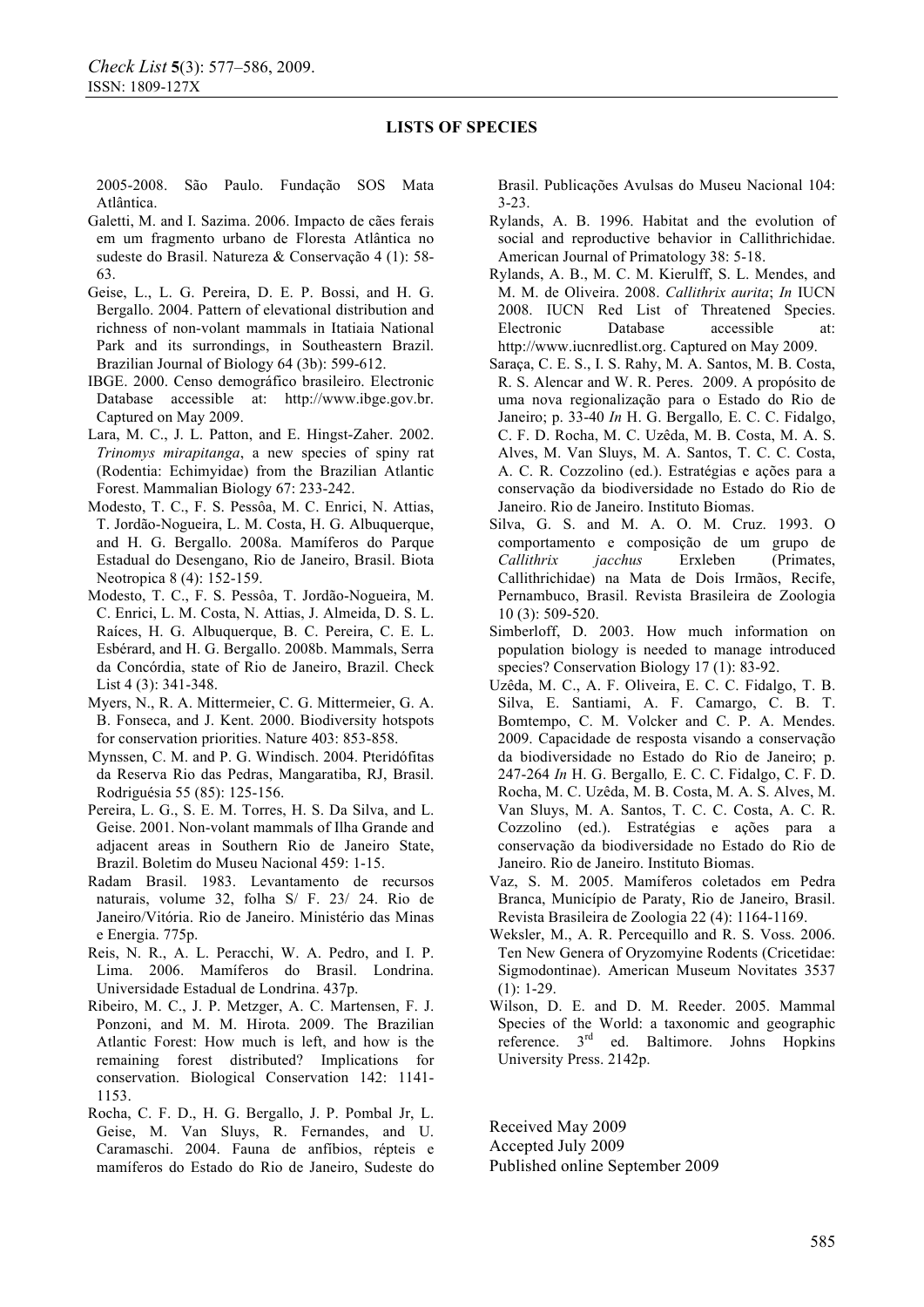**Appendix**. Voucher list of the species collected at RPPN *Rio das Pedras* deposited in the collection of *Museu Nacional do Rio de Janeiro*, Rio de Janeiro, Brazil: *Akodon cursor* (MN 71832, 71833), *Euryoryzomys russatus* (MN 71835, 71836), *Hylaeamys laticeps* (MN 71834), *Oxymycterus dasytrichus* (MN 71831), *Trinomys dimidiatus* (MN 70157).